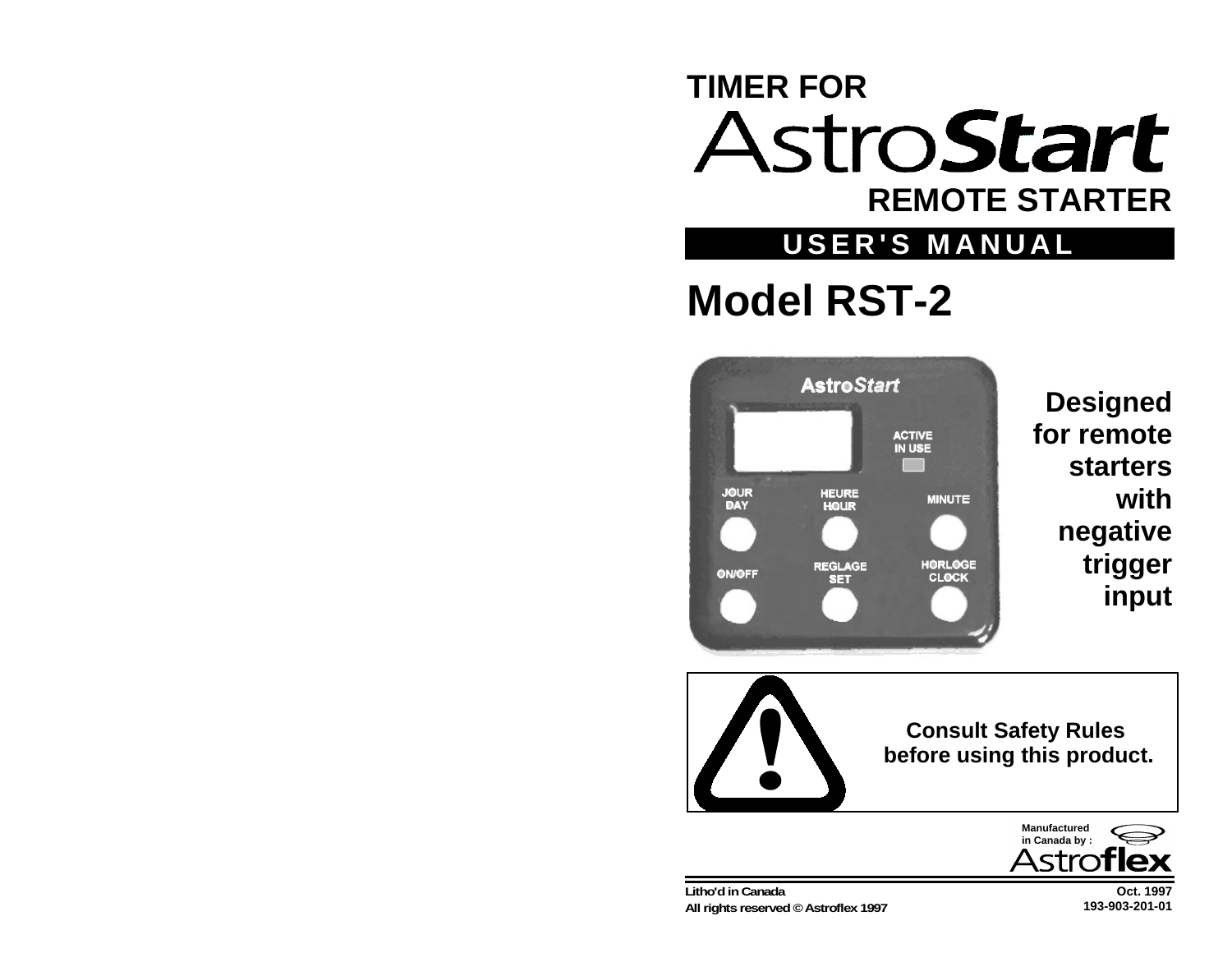# **FEATURES AND FUNCTIONS**

## **FEATURES**

| Output signal Negative pulse (1 to 2 seconds)       |
|-----------------------------------------------------|
| Temperature range  -40°C to +85°C (-40°F to +185°F) |
| Operating voltage+12 V DC (+10 V DC to +18 V DC)    |
|                                                     |
|                                                     |

## **FUNCTIONS**



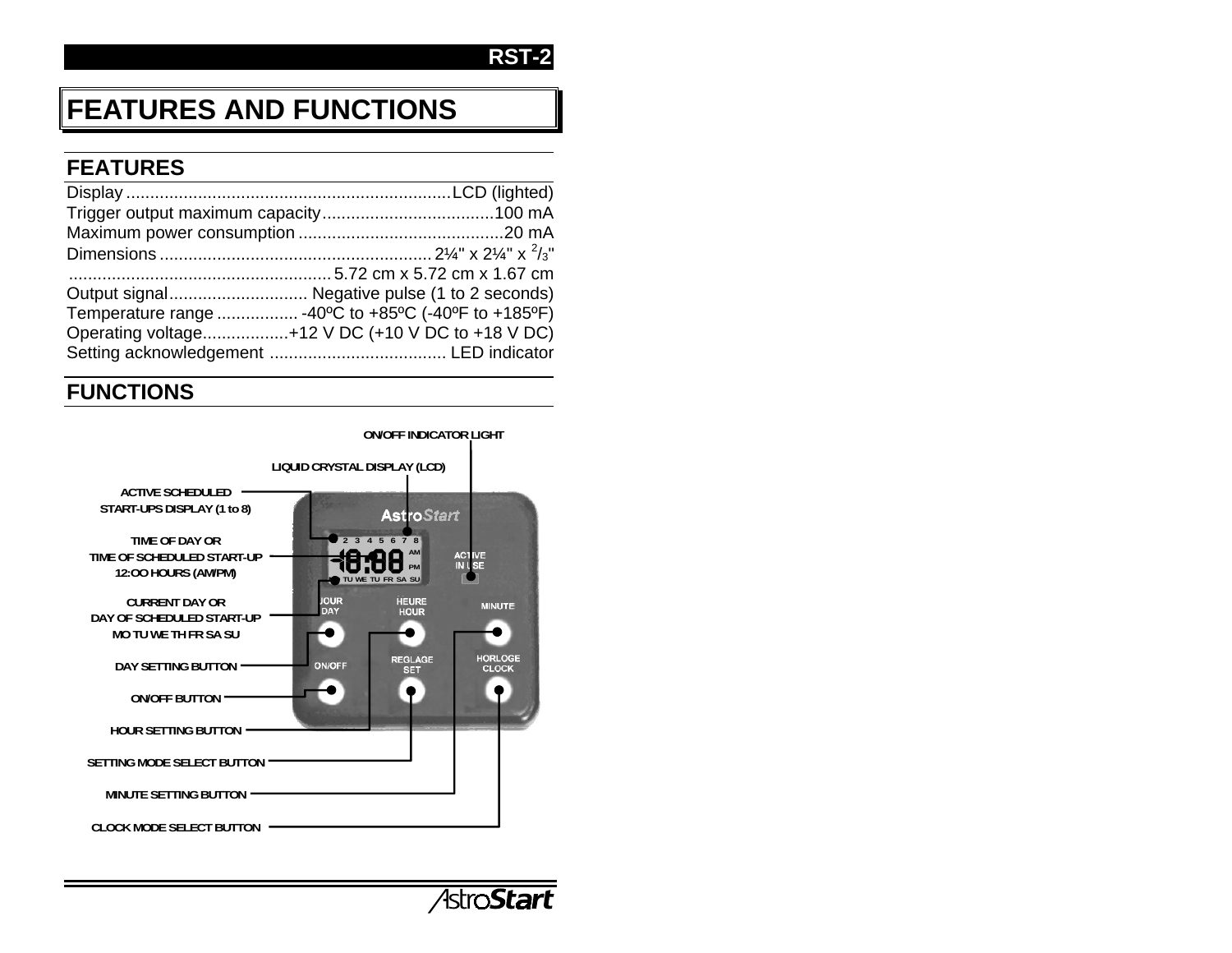# **SAFETY RULES**

Before using this product, carefully read the following safety rules.

- Immediately report any product malfunction to the Astroflex dealer where that performed installation.
- Under no circumstance can this product or its use be modified.
- Always turn off remote starter's main switch when vehicle is parked in an enclosed, unventilated area or is in for servicing.
- Always turn off remote starter's main switch when it is not being used for extended periods of time.
- Keep remote control out of the reach of children.
- Have your engine tuned regularly to ensure optimum performance of your Remote Starter.
- Make sure your windshield wipers are turned off before leaving vehicle.
- Regularly check the engine shutoff safety features. (See Safety Checks Section in your Remote Starter's User Guide).
- Make sure you comply with all local regulations which may prohibit leaving your engine running when vehicle is unattended in a public place.
- Always advise service personnel that your vehicle is equipped with a Remote Starter.
- We strongly recommend that you have your Remote Starter checked annually. Contact the dealer in your area.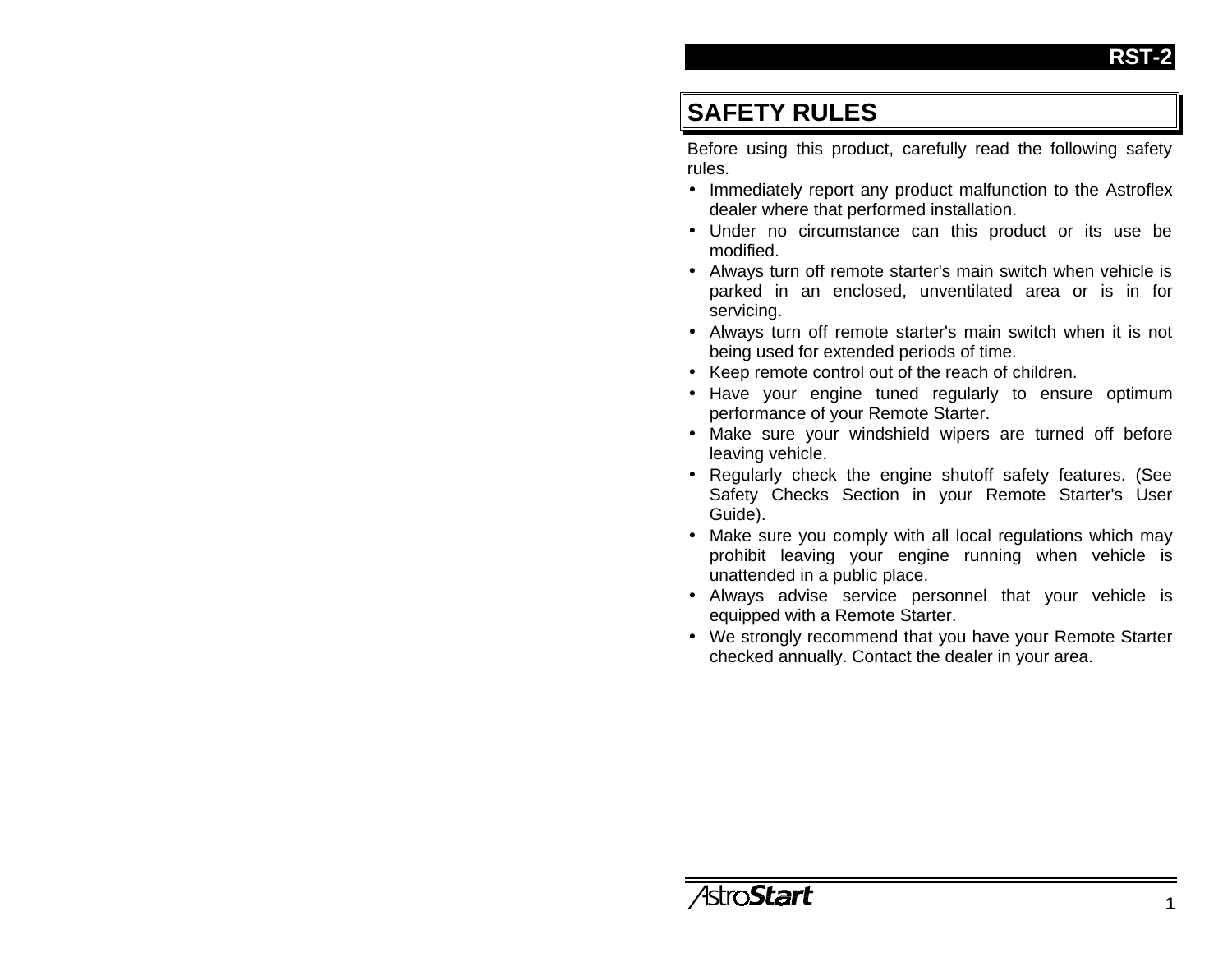# **DISPLAY**

The LCD-type display shows current time of day as well as each scheduled start-up settings. It lights up when a button is pressed and will remain lit for 30 seconds thereafter.

#### **OPERATION MODE**

In Operation Mode, the display shows current time and day of the week, as well as selected scheduled start-ups. The scheduled start-ups are those generated by the timer. The example on the right shows that the current day

is Wednesday (WE), the current time is twelve thirty-four and scheduled start-ups 2, 4 and 5 have been selected.

#### **PROGRAMMING MODE**

In Programming Mode, the display shows the time and day of the selected scheduled start-up (blinking digit). The example on the right shows that start-up "**2**" is set to start vehicle every Monday morning at 7:15 a.m.

#### **CONVENTION**

A digit embedded in a star means the digit is blinking on display.



**RST-2**

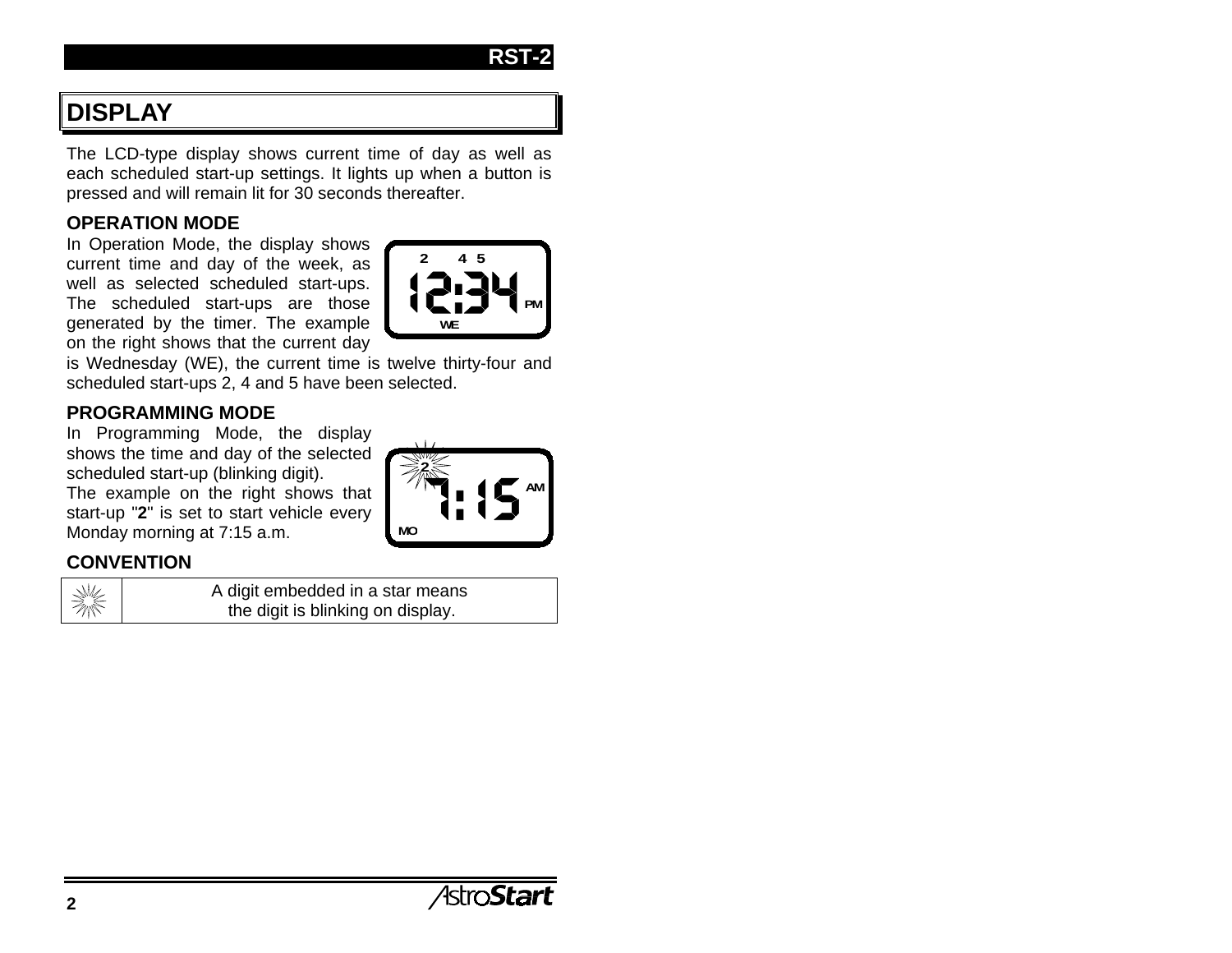# **SETTINGS**

### **CLOCK SETTING**

Press and hold the "**CLOCK"** button, then press the "**DAY**" button to select the day of the week, "**HOUR**" to set the hour, and "**MINUTE**" to set the minutes.

Each selection will increment by one unit every time the corresponding button is pressed. Faster increment can be achieved by holding down the button for a second or more. Release button when desired setting is reached.

The LED indicator will blink once every time a button is pressed or every time the selection switches to the next setting while the button is held down.



Ensure that the time and the period of day (A.M./P.M.) are correctly set. The remote start-ups may otherwise occur at times other than those scheduled.

## **SCHEDULED START-UPS**

Press the "**SET**" button. Digit "**1**" blinks and display shows current program for scheduled start-up n<sup>o</sup> 1 or, if not previously programmed, a series of four dashes.

Digits "**1 to 8**" refer to scheduled start-ups. Press "**SET**" button to select the scheduled start-up you wish to set. When the desired digit starts blinking, press the "**DAY**" button to



select the day(s) of the week, "**HOUR**" to set the hour, and "**MINUTE**" to set the minutes.

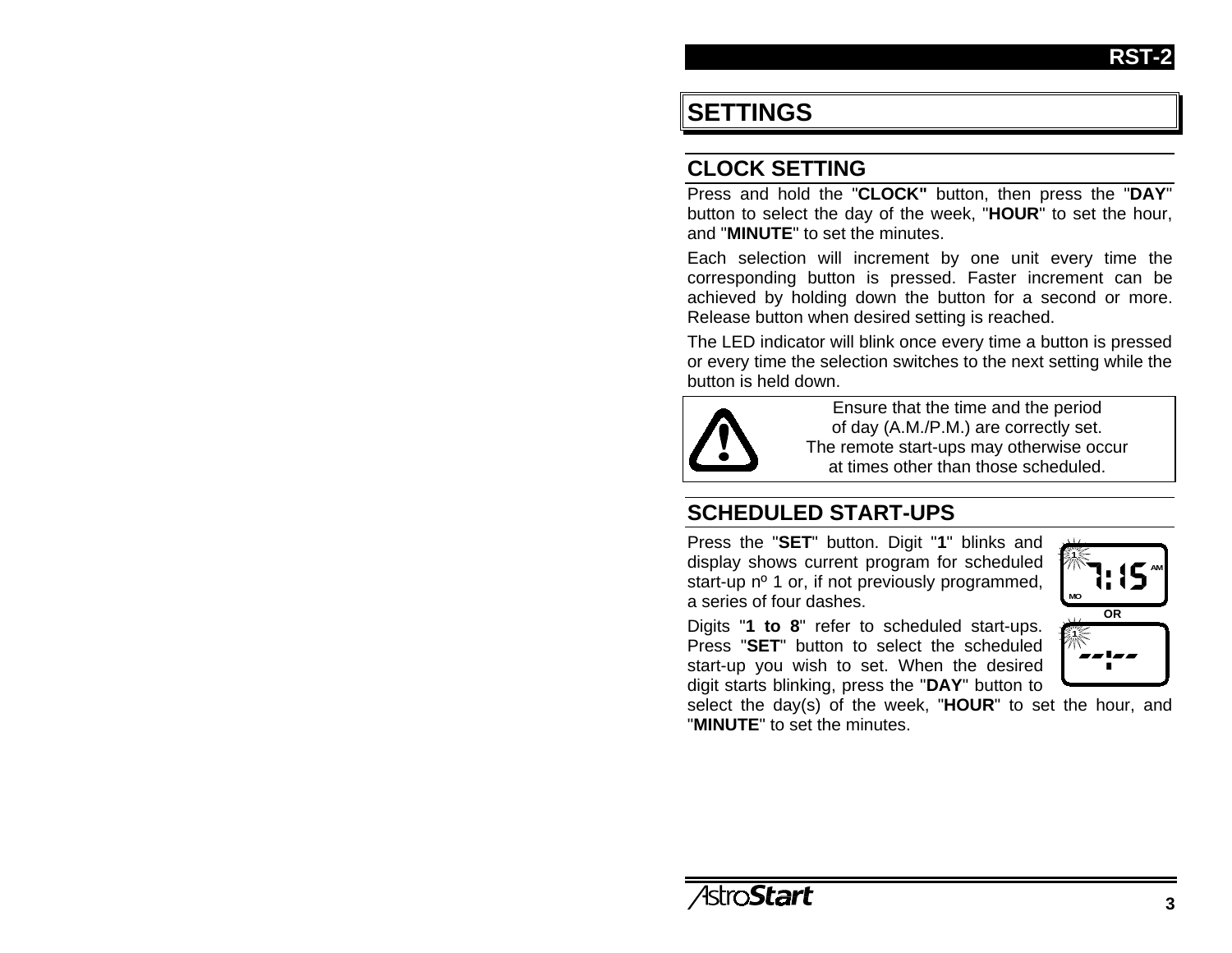The "**DAYS**" can be grouped in one of the following modes:



Press the "**SET**" button again. Digit "**2**" now blinks to indicate scheduled start-up nº 2.

Repeat procedure for each scheduled startup.

Up to eight different start-ups can be scheduled.



### TURNING ON/OFF SCHEDULED START-UPS

The turn on/off feature allows you to choose among the eight scheduled start-ups the one(s) you wish to activate without having to program the timer all over again. The scheduled startup(s) that are turned off remain in memory and can be reactivated at any time.

For example, the programming can be set up in this way:

- one scheduled start-up controls engine start-up on workdays;
- another one controls start-ups on weekends;
- and a last one controls start-ups on Fridays only.

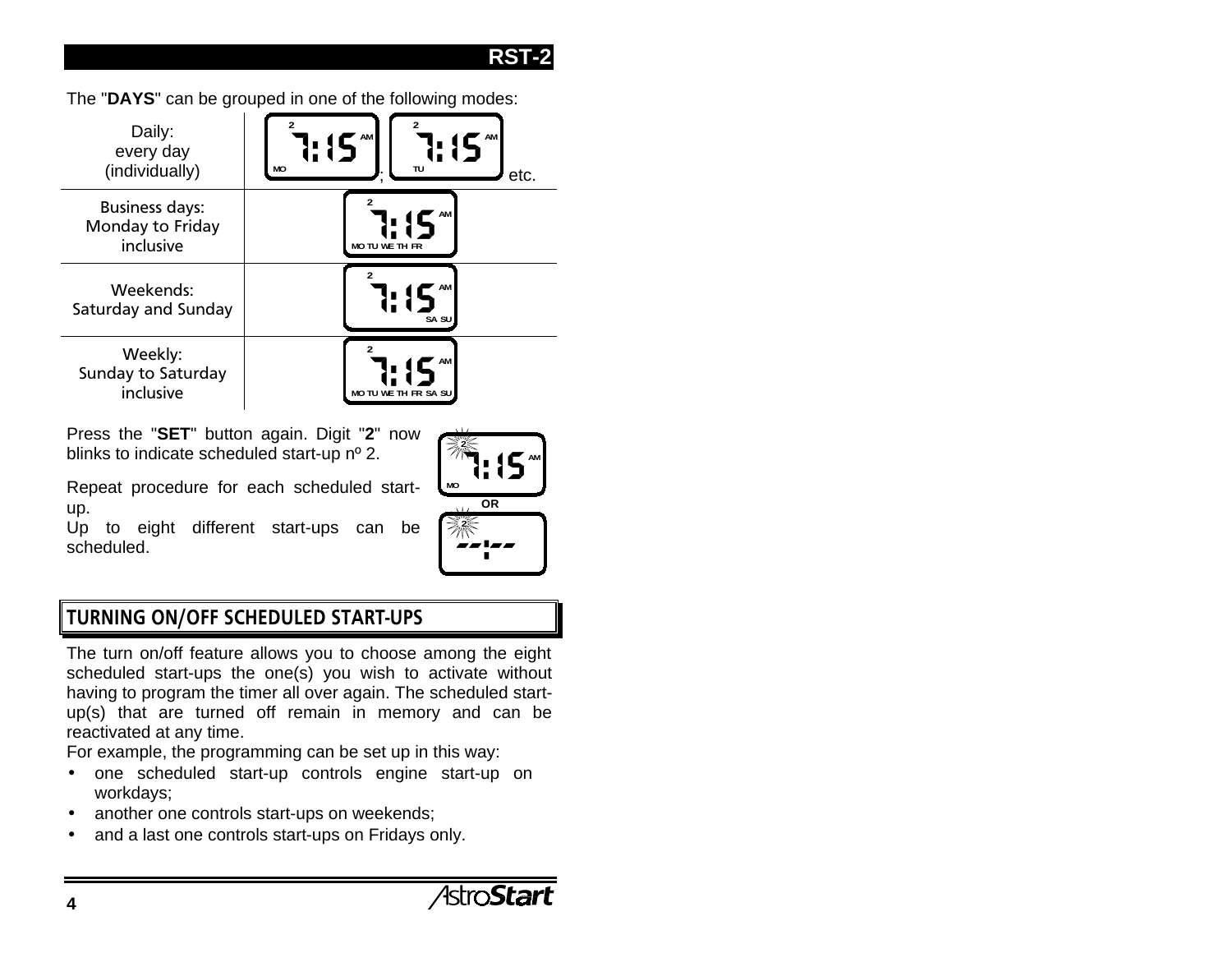Now let's suppose you wish to deactivate scheduled start-up  $n^{\circ}$  2 (10:30 a.m. on weekends) for a certain period of time. Press "**SET**" button as many times as necessary to reach the scheduled start-up you wish to deactivate, then press the "**ON/OFF"** button. The corresponding scheduled start-up is then erased from the list but remains in memory. The display now shows a series of four dashes.



When you wish to reactivate that group again, simply repeat the procedure. The display will then show the preprogrammed setting and the scheduled start-up is now activated.

# **ENABLING/DISABLING TIMER**

To have your car start up according to the scheduled programming, simply press the "**ON/OFF"** button to turn on the red indicator light. When lit, the scheduled start-up timer is activated. To cancel the scheduled start-up timer, press the "**ON/OFF"** button to turn off the red indicator light.



If vehicle is parked in an enclosed, unventilated area or is in for servicing, turning the timer off is not sufficient. **You must also turn off the remote starter's main switch.**

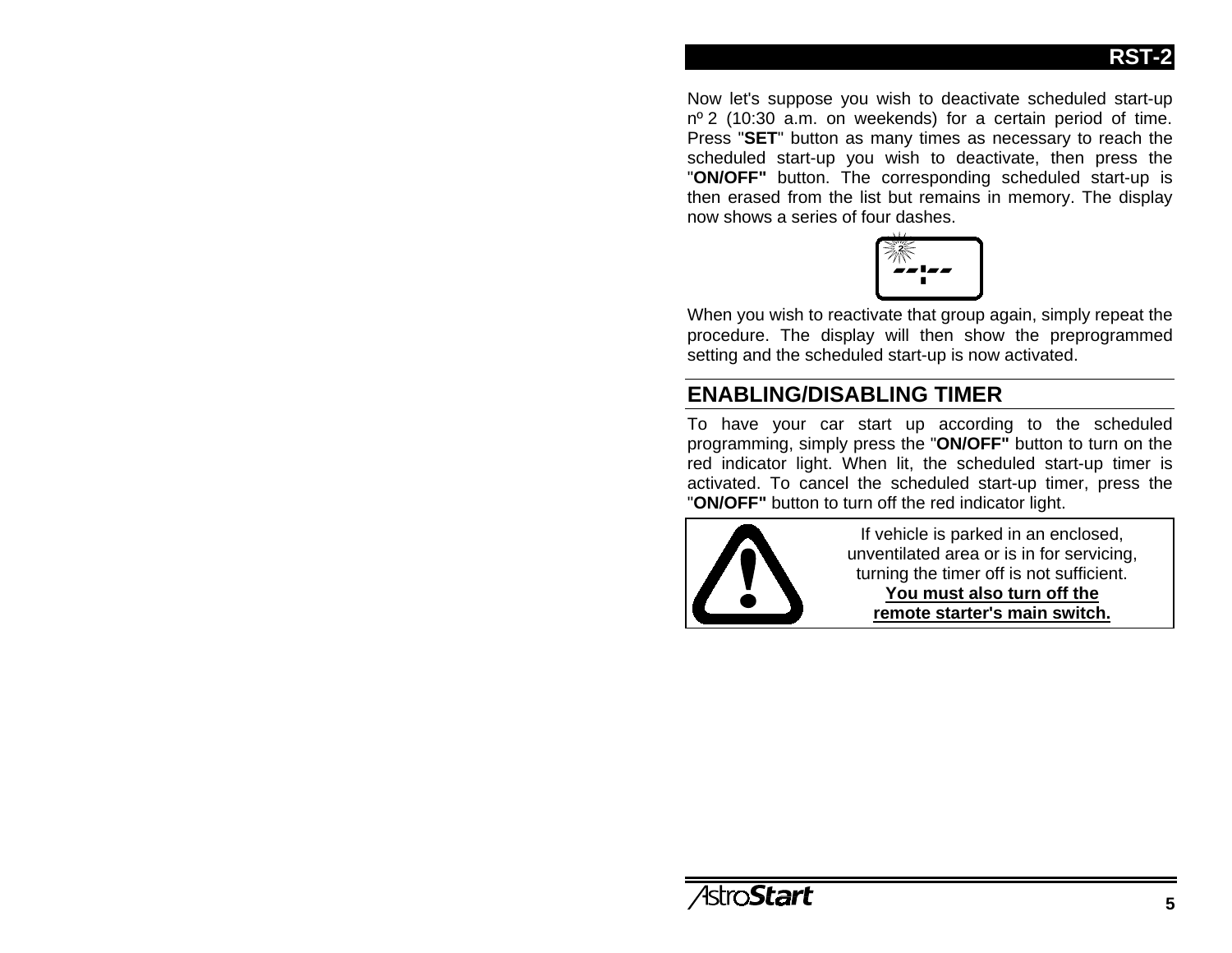# **LIFETIME LIMITED WARRANTY**

- 1) ASTROFLEX warrants the manufactured product against any defect in workmanship or material for the period specified below.
- 2) This Warranty excludes any other legal warranty, with the exception of the provisions pertaining to public order.
- 3) This Warranty only applies in favor of the original purchaser; it does not apply to subsequent purchasers.
- 4) This Warranty is valid for the life of the vehicle on which the product was originally installed, as long as it remains installed on the said vehicle, with the exception of those components covered by a shorter warranty.
- 5) If the conditions mentioned in paragraphs 3) and 4) are met, the Warranty applies solely to the control module of the remote starter.
- 6) All other accessories and tools (such as the transmitter, switch, antenna, DL-3 or DL-4 module, MultiTest tool, etc.) are warranted for a period of one year from the date of the purchase contract; the batteries are not covered by any warranty.
- 7) ASTROFLEX shall repair or replace any part of the product or the product itself, either (a) in accordance with the provisions in paragraph 5), free of charge during the first two years of the contract, or (b) in accordance with the provisions in paragraph 6), free of charge during the first year of the contract.
- 8) After two years from the date of the contract, ASTROFLEX shall repair any part of the product or the product itself in accordance with the provisions in paragraph 5), for a charge not exceeding \$30.00. This amount must accompany the product to be repaired. The product will be returned, freight collect, to the purchaser.

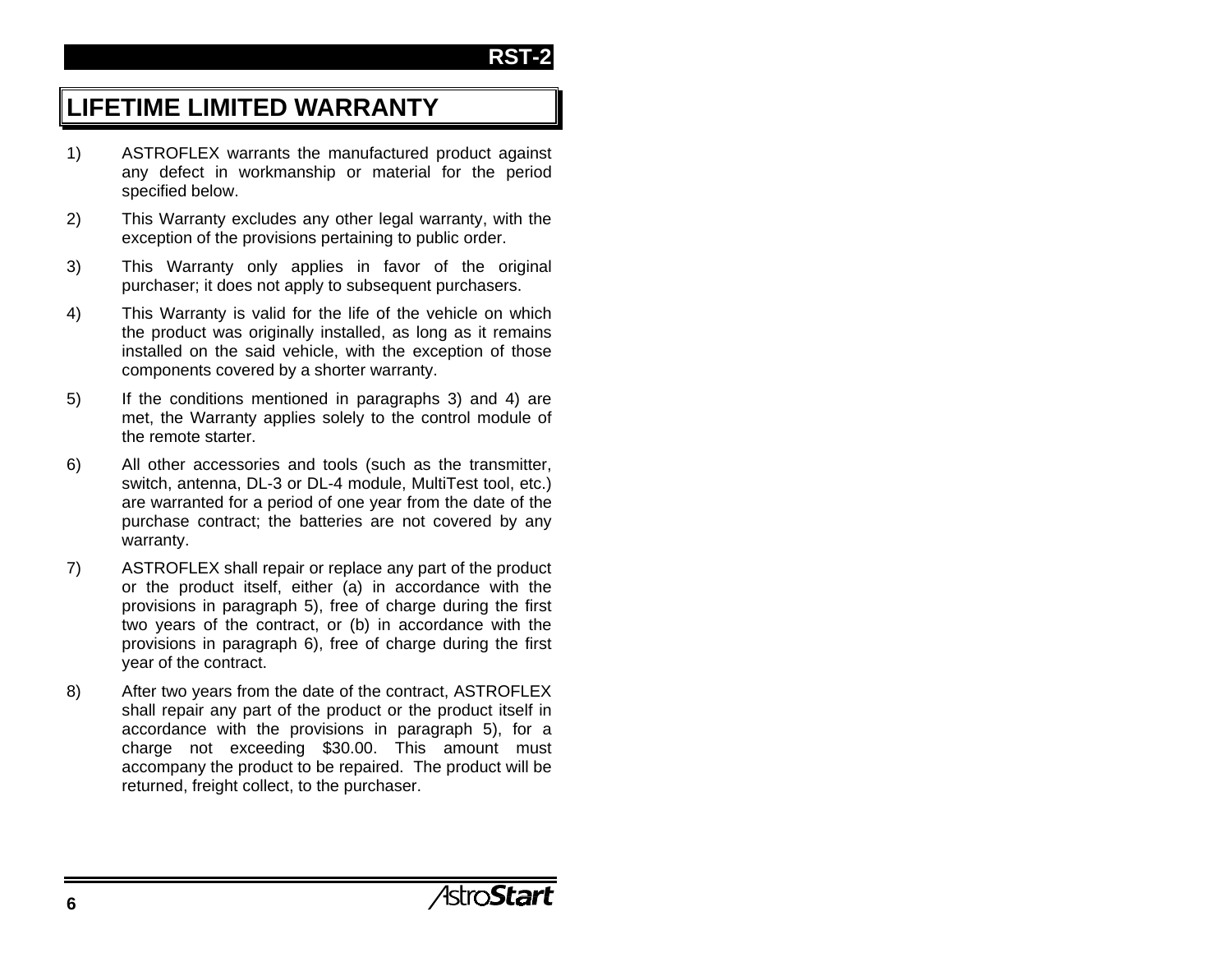- 9) If the purchaser cannot provide proof of purchase, the Warranty is limited to two years from the manufacturing date as confirmed by the product's serial number. The purchaser of this ASTROFLEX product shall return the product for warranty service, freight prepaid, to the appropriate address indicated at the end of this document.
- 10) This Warranty only applies to the product itself and does not apply to any material damages other than to the product itself.
- 11) ASTROFLEX does not warranty either the product itself or any damages that may be caused by the product if any of the following conditions apply:
	- a) the installation was not done by the installerdistributor, and in accordance with the instructions from ASTROFLEX;
	- b) the product was damaged after installation;
	- c) the purchaser used the product in an abusive manner or for a purpose other than stipulated in the user's guide;
	- d) the purchaser repaired the product himself or had the product repaired by someone not authorized by ASTROFLEX;
	- e) the product was repaired with parts not authorized by ASTROFLEX.
- 12) ASTROFLEX is not responsible for removal or reinstallation charges.
- 13) This Warranty constitutes the only warranty from ASTROFLEX in regard to the original purchaser; any other warranty is specifically excluded, including legal warranties, with the exception of provisions pertaining to public order.

#### **Note:**

Operation, specifications and design of our products are subject to change without notice.